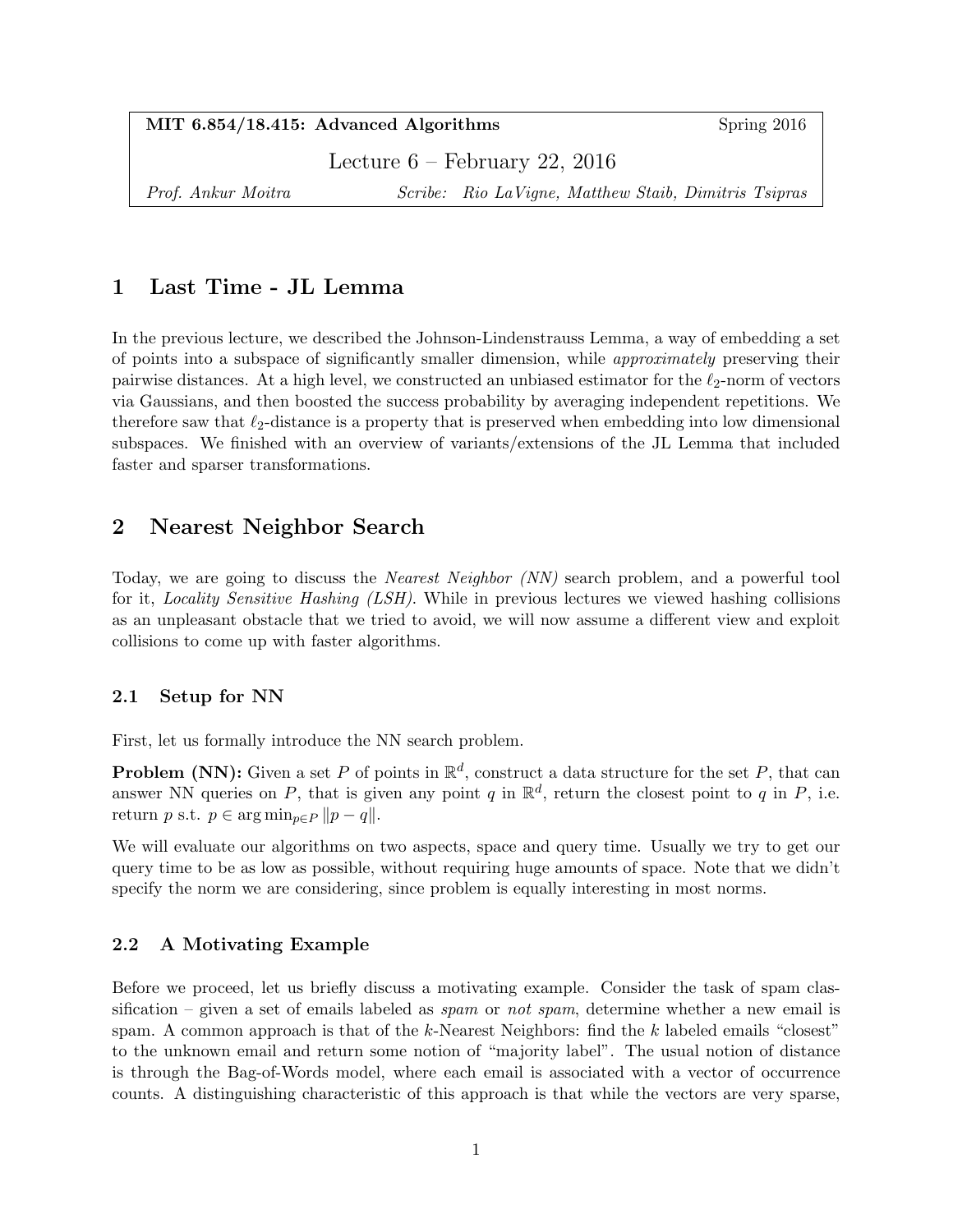they lie in some huge space, the dimension of which equals the number of words in the dictionary. We will soon see that dimension is a huge barrier when designing fast algorithms for the problem.

#### 2.3 Approach  $\#1$

A naive algorithm for the problem, requiring absolutely no preparation of the data, is simply storing the points in a list and searching linearly among them to answer every query. While very simple, the guarantees of this algorithm are poor:

space:  $O(nd)$  query time:  $O(nd)$ 

The main question here is: can we improve the query time? At what cost?

#### 2.4 Approach  $#2$

Let's first consider the case  $d = 1$ . In that case, our points lie on a line, so the problem can be solved easily by constructing a binary search tree:

space:  $O(n)$  query time:  $O(\log n)$ .

Intuitively, the points partition the space into n regions (Figure [1\)](#page-1-0), depending on which point in  $P$ is the closest point.



<span id="page-1-0"></span>Figure 1: Line partitioning according to NN

Generalizing this notion for the case  $d = 2$ , we get a *Voronoi diagram* (Figure [2\)](#page-2-0), a partition of the plane based on which query points map to a given point in P. It turns out that as the dimension grows, the description of such a partitioning becomes exponentially difficult. The multidimensional equivalent of binary search tree is the k-d tree (k-dimensional tree) described in [\[1\]](#page-5-0).

All these approaches share a well-known problem in computational geometry, the infamous "curse of dimensionality" (a term coined by Bellman). Every known approach for NN is exponential in the dimension in terms of space, time or both.

# 3 Approximate Nearest Neighbor Search

In order to come up with practical algorithms for NN search in high dimensional spaces, we will have to relax our algorithm guarantees. Roughly speaking, we will allow for the query to return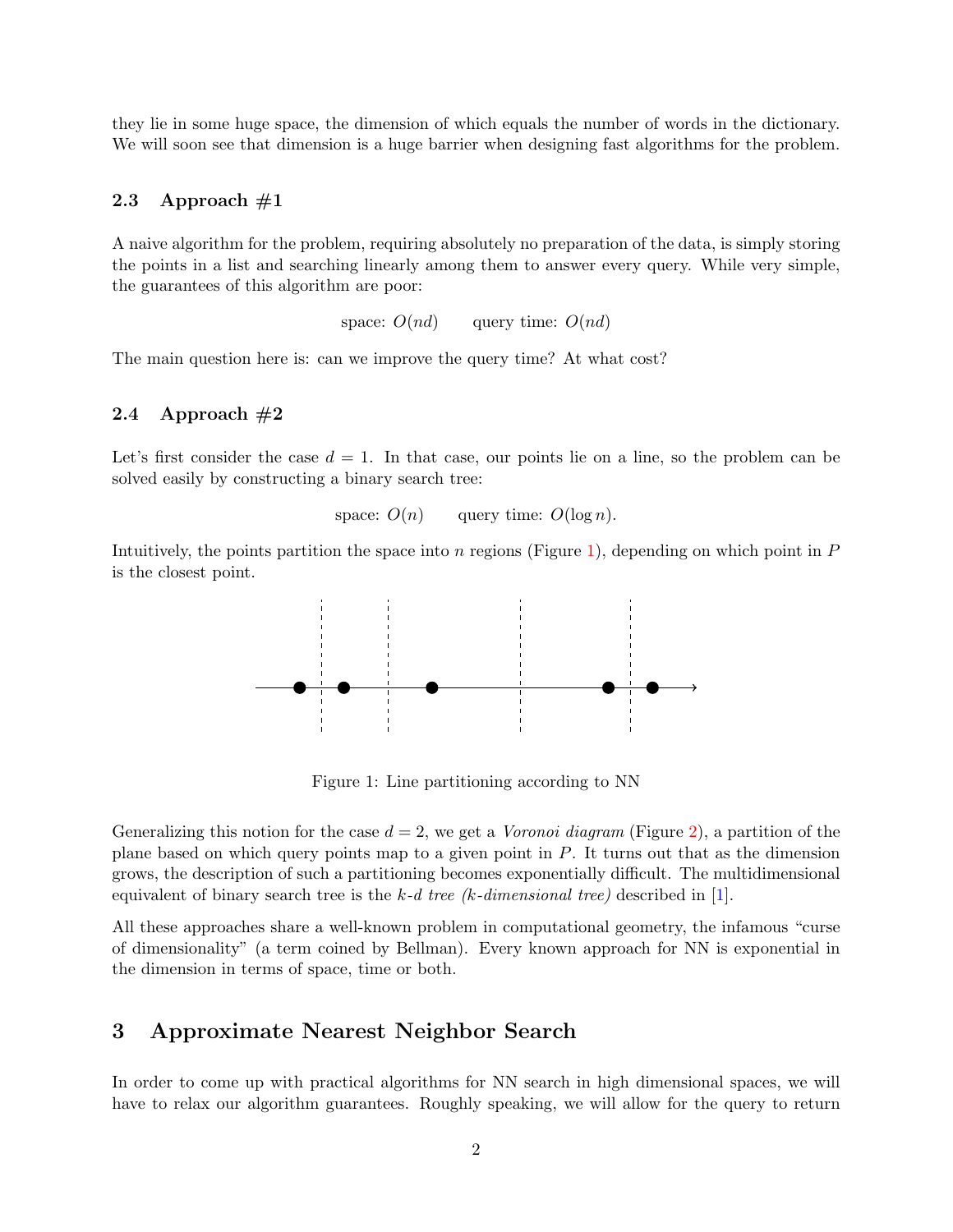

<span id="page-2-0"></span>Figure 2: Voronoi diagram

points that are "close enough" instead of the closest. This problem is known as Approximate Nearest Neighbors (ANN).

**Problem** (c-ANN): Given a set P of points in  $\mathbb{R}^d$ , construct a data structure, that given any point q in  $\mathbb{R}^d$ , returns a point  $p \in P$  such that  $d(p, q) \leq c \min_{p' \in P} d(p', q)$ .

#### 3.1 The PLEB primitive

In order to make steps towards solving c-ANN, we will start by solving an easier problem –which we will later use as a primitive– namely *Point Location in Equal Balls (PLEB)*.

**Problem** ( $(r_1, r_2)$ -PLEB): Given a set P of points in  $\mathbb{R}^d$ , and radii  $r_1$ ,  $r_2$ , construct a data structure, that given some point  $q$ :

- 1. if there is a  $p \in P$  such that  $d(p, q) \leq r_1$ , returns **YES** and any point  $p' \in P$  with  $d(p', q) \leq r_2$ .
- 2. if there is no point  $p \in P$  such that  $d(p, q) \leq r_2$ , returns **NO**.

Note that we do not care what happens in the case where there is a point within radius  $r_2$  but not within radius  $r_1$ . This "gap" is where the approximate nature of our algorithms comes from.

**Lemma 1.** If for all radius r, there exists a data structure with space  $S$  and query time  $T$  that solves  $(r,(1+\varepsilon)r)$ -PLEB, then there exists an algorithm for  $(1+\varepsilon)^2$ -ANN with space  $O(S \log_{1+\varepsilon} \frac{D_{\max}}{D_{\min}})$  and query time  $O(T \log \log_{1+\varepsilon} \frac{D_{\max}}{D_{\min}})$ , where  $D_{\min}$ ,  $D_{\max}$  denote the minimum and maximum distance between points respectively.

*Proof.* We will use our data structure for  $(r,(1+\varepsilon)r)$  – PLEB to search over the following radii:

$$
\frac{D_{min}}{2}, (1+\varepsilon)\frac{D_{min}}{2}, (1+\varepsilon)^2\frac{D_{min}}{2}, \cdots, \approx D_{max}.
$$

We use a binary search to find the minimum radius  $r$  so that our algorithm returns **YES** for a single query point q. Let  $r^*$  be that minimum radius and let p be the returned point. The following are true: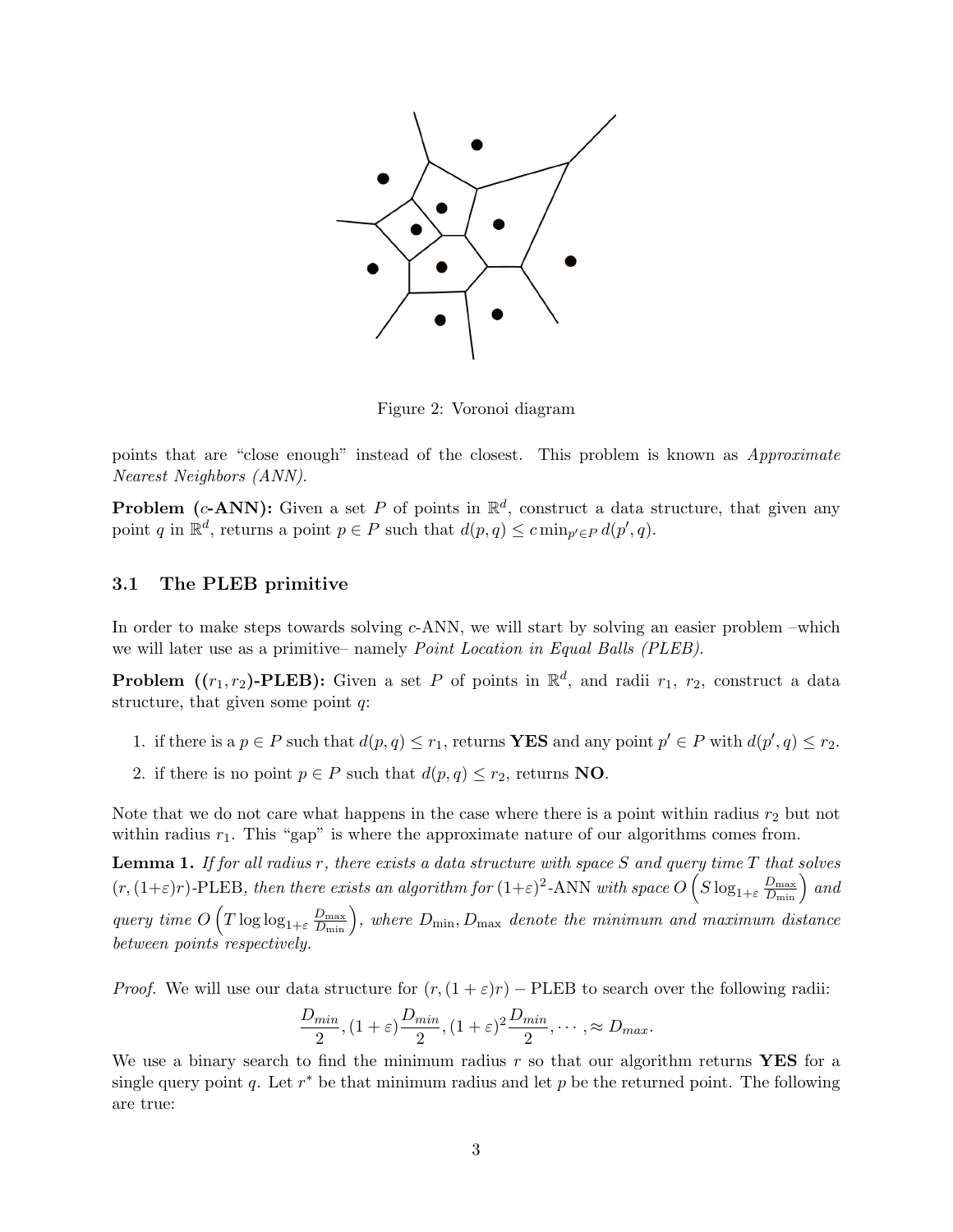- 1.  $d(p, q) \leq (1 + \varepsilon)r^*$  from the definition of  $r^*$ .
- 2. For all  $p' \in P$ ,  $d(p', q) \geq \frac{r^*}{1+r}$  $\frac{r^*}{1+\varepsilon}$  because for the previous smallest radius,  $(r^*/(1+\varepsilon), r^*)$ , our algorithm returned NO.

To conclude, let  $p^*$  be the nearest neighbor to q. We know that  $d(p^*,q) \geq \frac{r^*}{1+q}$  $\frac{r^*}{1+\varepsilon}$ . So,  $d(p,q) \leq$  $(1+\varepsilon)^2 d(p^*,q)$ . Therefore, p satisfies the requirements for being a  $(1+\varepsilon)^2$ -approximate nearestneighbor to q.  $\Box$ 

It is possible to remove the extra  $(1 + \varepsilon)$  factor with more efficient reductions. Indyk-Motwani [\[3\]](#page-5-1) and [\[2\]](#page-5-2) both show how to reduce  $(1 + \varepsilon)$ -ANN to  $(r, (1 + \varepsilon)r)$ -PLEB.

# 4 Locality Sensitive Hashing

So far, we have been using hash functions to perform tasks like load balancing, where it is better to avoid collisions – we do not want to assign two jobs to the same machine. However, collisions are not always bad! We will show how to exploit collisions to solve PLEB.

**Definition 2.** A locality sensitive hash  $(LSH)$  [\[3\]](#page-5-1) is a hash family where similar items are more likely to collide. Formally, a hash family  $\mathcal{H} = \{h : \mathcal{U} \to S\}$  is called  $(r_1, r_2, p_1, p_2)$ -locally sensitive if for all points  $p, p' \in U$ ,

- 1. if  $d(p, p') \leq r_1$ , then  $\mathbb{P}[h(p) = h(p')] \geq p_1$ .
- 2. if  $d(p, p') > r_2$ , then  $\mathbb{P}[h(p) = h(p')] \leq p_2$ .

Note that this definition only makes sense if  $r_1 < r_2$  and  $p_1 > p_2$ .

#### <span id="page-3-1"></span>4.1 Example of a Locality Sensitive Hash

Let  $\mathbb{H}^d = \{0,1\}^d$  be the d-dimensional binary cube, where our distance metric is hamming distance:  $d(p, p') = \sum_{i=1}^{d} p_i \oplus p'_i$ . Then,  $\mathcal{H} = \{h_i : h_i(b_1, b_2, \dots, b_d) = b_i \text{ for } i \in [d]\}$  is  $(r, cr, 1 - \frac{r}{d})$  $\frac{r}{d}$ , 1 –  $\frac{cr}{d}$  $\frac{cr}{d}$ )locality sensitive.

This is because if  $d(p, p') \leq r$ , they have  $d-r$  bits in common. So, the chance that a hash function  $h_i$  is pointing to a bit they have in common is  $\frac{d-r}{d} = 1 - \frac{r}{d}$  $\frac{r}{d}$ . Similarly, if  $d(p, p') \geq cr$ , they have  $d - cr$  bits in common, so the chance that  $h_i$  maps them to the same bucket is  $1 - \frac{cr}{d}$  $\frac{cr}{d}$  .

### 5 Solving PLEB

We will now show how to apply LSH, in order to solve PLEB.

<span id="page-3-0"></span>**Theorem 3** (Locality-Sensitive Hashing for PLEB [\[3\]](#page-5-1)). Suppose there is some  $(r_1, r_2, p_1, p_2)$ -LSH  $\mathcal{H} = \{h : U \to S\}$ . Then, there is an algorithm for  $(r_1, r_2)$ -PLEB which uses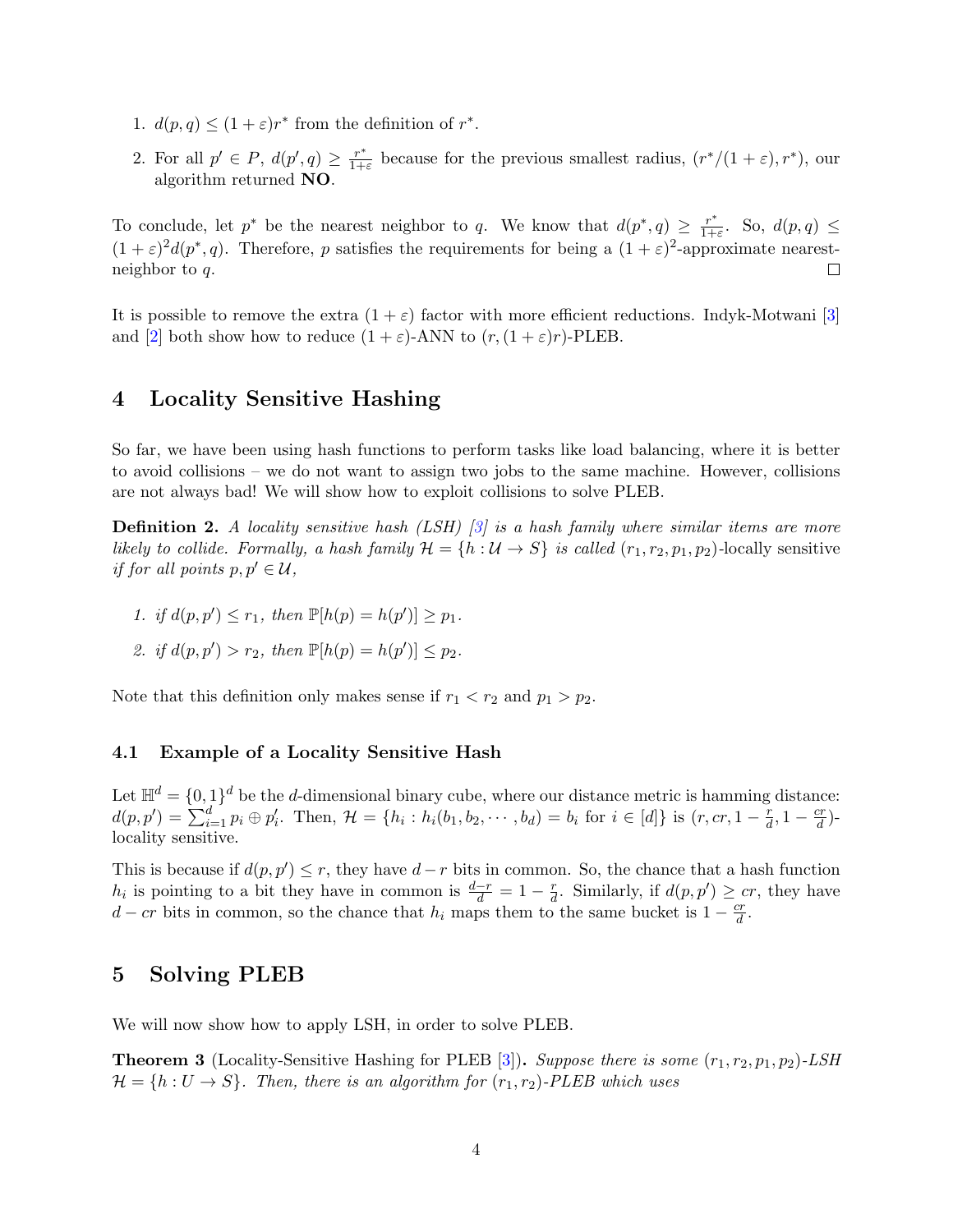- $O(dn + n^{1+\rho})$  space, and
- $O(n^{\rho})$  query time, measured in hash evaluations,

where  $\rho = \frac{\ln 1/p_1}{\ln 1/p_2}$  $\frac{\ln 1/p_1}{\ln 1/p_2}$ . This algorithm succeeds with constant probability.

Over the rest of the section, we present an algorithm and then prove that it has these properties.

#### 5.1 The algorithm

Let k and l be parameters (which we will set later). Define a new hash family  $\mathcal{G} = \{g : U \to S^k\}.$ Each hash function  $g \in \mathcal{G}$  takes the form  $g(p) = (h_1(p), h_2(p), \ldots, h_k(p))$ , where each hash function  $h_i$  is in  $H$ .

To completely specify our algorithm, we need to specify both the preprocessing phase and how we respond to a query point  $q$ . First, preprocessing:

- 1. Choose hash functions  $g_1, \ldots, g_\ell$  from  $\mathcal{G}$ .
- 2. For each p in the given set of points P, store p in each of the buckets specified by  $g_1(p), \ldots, g_\ell(p)$ .
- 3. Discard all empty buckets.

Now, when queried with the point q, we search through the buckets  $g_1(q), \ldots, g_\ell(q)$ , and stop after the first 2 $\ell$  points. If any of these points p has  $d(p, q) \leq r_2$ , return p with YES; otherwise, return NO.

#### 5.2 Analysis of the algorithm

For the algorithm to work, we need the following to hold (with constant probability):

- 1. If there is a  $p \in P$  with  $d(p, q) \leq r_1$ , then there should exist j with  $g_j(p) = g_j(q)$ .
- 2. There are at most  $2\ell 1$  "bad" points  $p \in P$  with have  $d(p, q) > r_2$  but still do collide with q, with  $g_j(p) = g_j(q)$  for some j.

In order to ensure (2) holds, we set  $k = \log_{1/p_2} n$ . Then, the expected number of points satisfying (2) is at most

$$
(n \text{ points in } P) \cdot (p_2^k \text{ probability all } k \text{ hashes collide}) = np_2^{\log_{1/p_2} n} = 1. \tag{1}
$$

Then, by Markov's inequality, the probability that (2) does not hold is at most

$$
\mathbb{P}[\#\text{ bad points} \ge 2\ell] \le \frac{1}{2\ell} \le \frac{1}{2}.\tag{2}
$$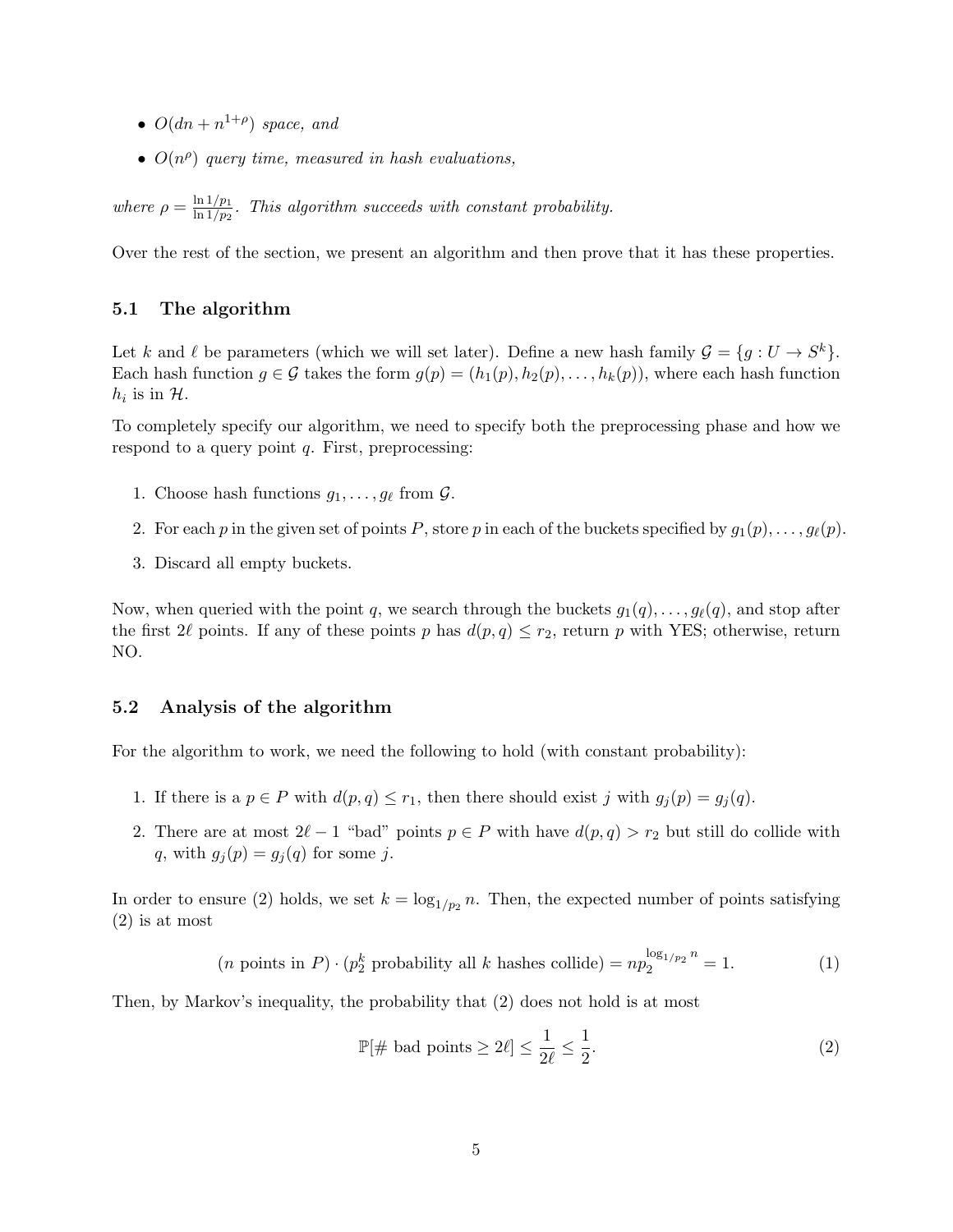Now we must ensure (1) holds. Assume there is a  $p \in P$  with  $d(p, q) \leq r_1$ . Fix an index j. The probability that  $g_i(p) = g_i(q)$  is the probability that all k hashes  $h_i$  agree, which is bounded below by

$$
p_1^k = p_1^{\log_{1/p_2} n} = \left( \left( \frac{1}{p_2} \right)^{\log_{1/p_2} p_1} \right)^{\log_{1/p_2} n} = n^{-\frac{\log 1/p_1}{\log 1/p_2}} = n^{-\rho}.
$$
 (3)

By considering all  $\ell$  hashes  $g_j$ , and setting the number of hashes  $\ell = n^{\rho}$ , we see that (1) holds with probability at least

$$
1 - (1 - n^{-\rho})^{\ell} = 1 - (1 - n^{-\rho})^{n^{\rho}} \ge 1 - \frac{1}{e} \ge \frac{1}{2}.
$$
\n(4)

Hence, with probability at least  $\frac{1}{4}$ , (1) and (2) both hold, meaning this algorithm works with constant probability.

**Observation 4.** Theorem [3](#page-3-0) means that in order to solve PLEB (and consequently approximate nearest neighbors) on some set U, all we need to do is find a good locality-sensitive hash for U. Moreover, finding better and better locality-sensitive hashes automatically yields better and better algorithms for PLEB.

### 5.3 Applications of the link between LSH and PLEB

Recall the example from Section [4.1,](#page-3-1) where  $\mathbb{H}^d = \{0,1\}^d$  is the d-dimensional hypercube, and we refere to any point  $x \in \mathbb{H}^d$  by its bits  $(b_1, b_2, \ldots, b_d)$ . The hash family

$$
\mathcal{H} = \{h_i : h_i(b_1, b_2, \dots, b_d) = b_i \text{ for } i = 1, 2, \dots, d\}
$$
\n(5)

is  $(r, cr, 1 - \frac{r}{d})$  $\frac{r}{d}$ , 1 –  $\frac{cr}{d}$  $\frac{cr}{d}$ ) for the Hamming distance.

**Corollary 5.** There is an algorithm for  $(r, cr)$ -PLEB in  $\mathbb{H}^d$  that uses space  $O(dn + n^{1+\frac{1}{c}})$ , and for each query needs  $O(n^{\frac{1}{c}})$  evaluations of the hash function, each of which takes  $O(d)$  time. In the language of Theorem [3,](#page-3-0) for the Hamming distance, the constant  $\rho$  satisfies  $\rho \leq \frac{1}{c}$  $\frac{1}{c}$ .

**Theorem 6** ([\[4\]](#page-6-0)). For Euclidean distance, we can find an even smaller  $\rho$ . Namely,  $\rho \leq \frac{1}{\epsilon^2}$  $\frac{1}{c^2}$ .

**Theorem 7** ([\[5\]](#page-6-1)). The above bounds for  $\rho$  in both the Hamming and Euclidean distance are tight.

# References

- <span id="page-5-0"></span>[1] Bentley, Jon Louis. Multidimensional binary search trees used for associative searching. Communications of the ACM 18.9 (1975): 509-517
- <span id="page-5-2"></span>[2] S. Har-Peled. 2001. A replacement for Voronoi diagrams of near linear size. In: Proceedings of 42nd Annual symposium on Foundations of Computer Science, 2001. p.94.
- <span id="page-5-1"></span>[3] Indyk, P. and Motwani, R., 1998, May. Approximate nearest neighbors: towards removing the curse of dimensionality. In Proceedings of the thirtieth annual ACM symposium on Theory of *computing* (pp.  $604-613$ ). ACM.